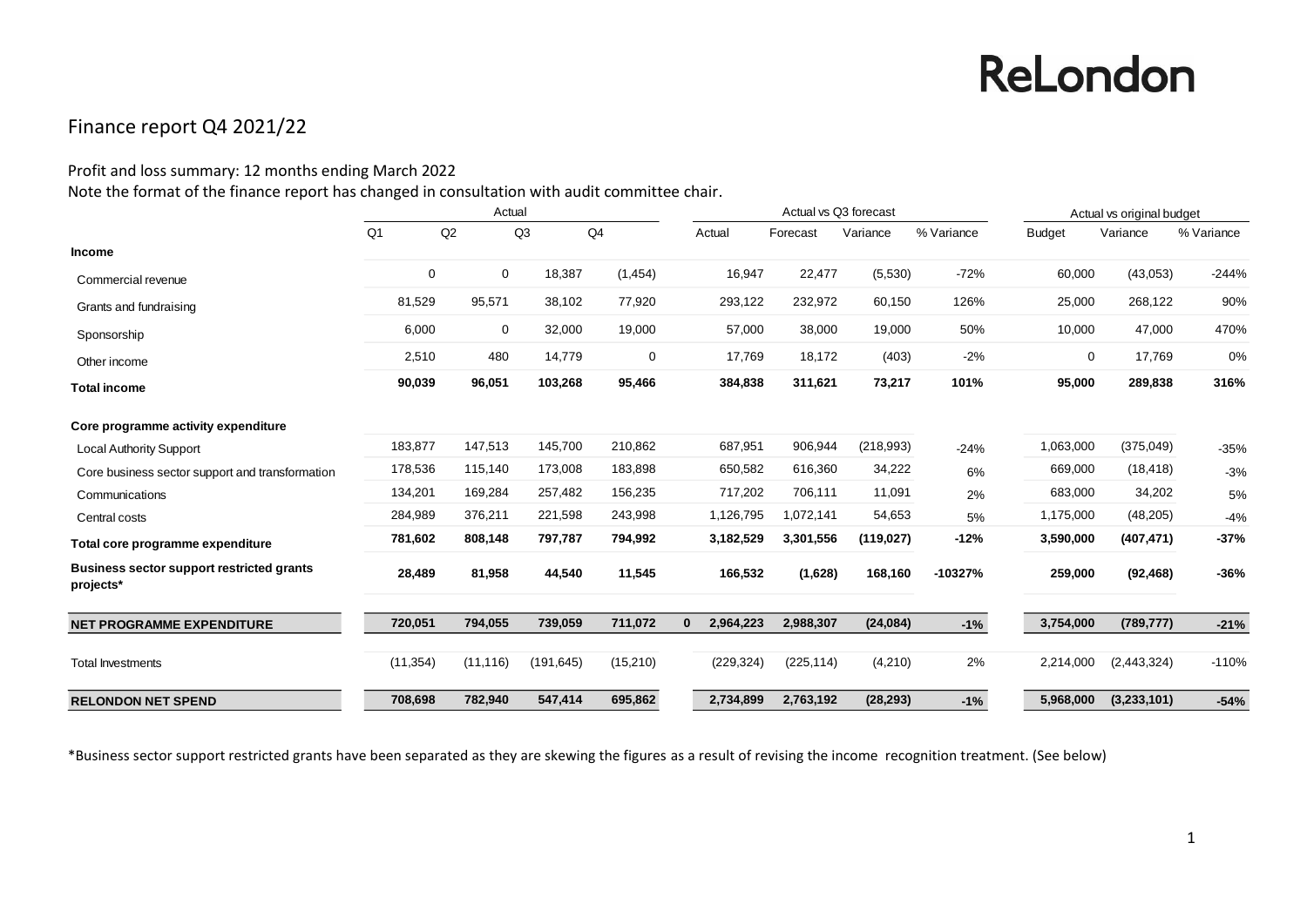Key points of note

- Income generated (£385k) is more than three times higher than original budget (£95k).
- Excluding business sector restricted grants, core programme activity is underspent by £407k against original budget (£24k against last reforecast). Of this £210k is for work that has been contracted but not yet completed or paid for and actual savings of £197k.

#### **Revenue programme**

All income, except the business sector projects, is being presented in the revenue programme section of the accounts. ReLondon has generated £385k against an initial budget of £95k. The commercial activity elements of the programme have not performed as well as planned, but we have generated income and continue to develop the offer. We have significantly exceeded budget for grant fundraising, predominantly due to securing both the Ecosurety grant for the Flats Recycling project and the EU grant for the FoodWave project.

#### **Local Authority Support**

Total underspend of £375k against original budget and £219k against reforecast expenditure.

In the final quarter we issued £180k worth of contracts with Bexley Council (£55k for a food waste prevention project), South London Waste Partnership (£25k to test the waste composition protocol) and Hounslow Council (£100k for the circular economy neighbourhood project), however this expenditure will be recognized in next financial year.

As reported at the March audit committee meeting the majority of the additional underspend against the original budget is a result of vacancies on the team, planned consultancy expenditure being replaced by in house delivery and changing external activity (events, workshops etc.) to online sessions.

#### **Core Business and sector support transformation**

Overall spend for the year is slightly under original budget, although staffing costs increased slightly to add capacity to the team, this was offset by an underspend on 'Investment in Knowledge' which has been reallocated to the development of the circular economy outcome fund. This is expected to start in 22/23 financial year as we are seeking an anchor funder for the project to be launched.

#### **Business sector restricted grant projects**

The income recognition issues that have been occurring and creating inconsistencies in the budget have been addressed in the last quarter. Income for projects will revert to being deferred or accrued to reflect expenditure and better manage the budget. The forecast figures at Q3 were based on actual cash receipts and as such skew the figures, but this will cease to be an issue.

The key element of project funding is to ensure funds are drawn down to cover salary costs. These are broadly on track for all projects except for the ERDF project, which has been due to reduced capacity in the team (senior business advisor role not filled following promotion) for which an appointment has been made. Underspend on project costs will be carried forward into the next financial year but will have minimal net impact on the budget.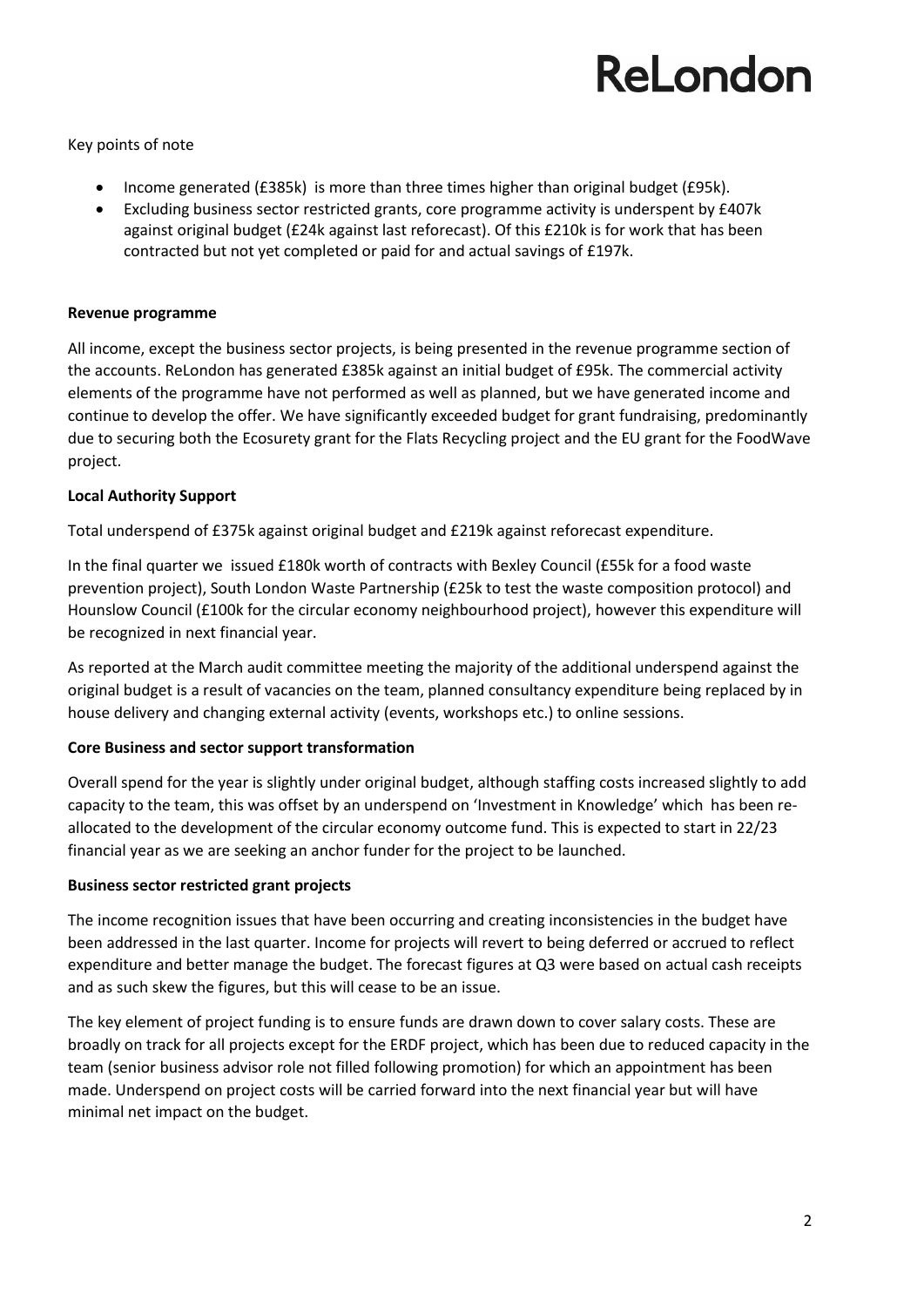#### **Communications & Behaviour change**

Expenditure is £34k over budget (5%) predominantly due some additional costs to deliver unbudgeted but fully funded Food Wave project.

#### **Central costs**

Cost savings of nearly £50k have been achieved overall. The restructure of the team and office move have meant increased or unexpected costs incurred for dilapidations, professional fees and temporary staffing, whilst salaries and rents reduced. Central costs and planning will stabilise in the new financial year.

#### **Investment income**

We continue to received interest income from GLA of approx. £11k per quarter on our loan balance. In Q3 we sent payment request for the sale of Oakleaf of £180k.

#### **Investment expenditure**

There have been no drawn downs in the financial year so investment commitments will be carried forward into next year. A payment of £1.4m was made in April 2022 to the Greater London Investment Fund.

Due to personnel changes in the finance team no adjustments have been made to the value of the investments in the balance sheet at this point.

Note: Detailed management accounts are provided as an appendix at the end of this report.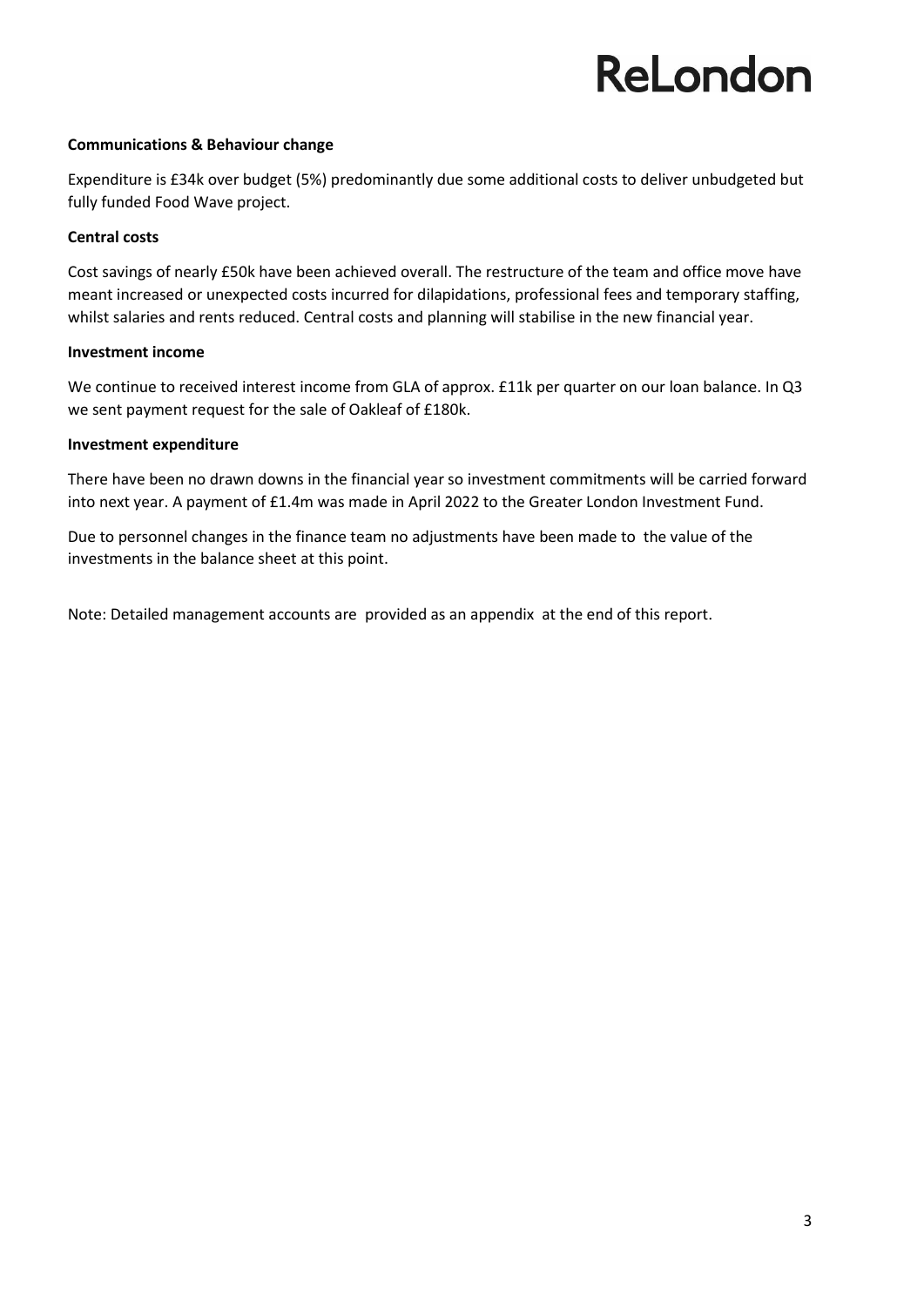### **Balance Sheet**

### London Waste and Recycling Board As at 31 March 2022

|                                                               | 31 Mar 2022 | 31 Mar 2021 |
|---------------------------------------------------------------|-------------|-------------|
| <b>Tangible assets</b>                                        |             |             |
| Investment: Circularity European Growth Fund 1 LLP            | 1,356,770   | 915,089     |
| Investment: Foresight Environmental Fund LP                   | 745,473     | 745,473     |
| Investment: Greater London Investment Fund (GLIF)/MMC         | 4,988,652   | 3,588,652   |
| Investment: Seeders/ Project equity Sustainable accelerator   | 300,001     | 300,001     |
| <b>Total Tangible Assets</b>                                  | 7,390,896   | 5,549,215   |
| <b>Total Fixed Assets</b>                                     | 7,390,896   | 5,549,215   |
| <b>Current Assets</b>                                         |             |             |
| Total Cash at bank and in hand                                | 10,425,171  | 14,889,508  |
| Debtors and prepayments                                       | 358,768     | 1,140,309   |
| <b>Total Current Assets</b>                                   | 10,783,939  | 16,029,816  |
|                                                               |             |             |
| Total Creditors: amounts falling due within one year          | 997,136     | 464,812     |
| Net Current Assets (Liabilities)                              | 9,786,804   | 15,565,004  |
|                                                               |             |             |
| <b>Total Assets less Current Liabilities</b>                  | 17,177,700  | 21,114,219  |
|                                                               |             |             |
| Total Creditors: amounts falling due after more than one year | 55,035      | 996,391     |
|                                                               |             |             |
| <b>Net Assets</b>                                             | 17,122,665  | 20,117,827  |
|                                                               |             |             |
| <b>Capital and Reserves</b>                                   |             |             |
| <b>Current Year Earnings</b>                                  | (2,995,163) | (3,679,254) |
| <b>Profit and Loss Account</b>                                | 18,402,781  | 22,082,034  |
| Unusable reserves - Accumulated absences account              | $\Omega$    | (18,034)    |
| Unusable reserves - Capital adjustment fund                   | 5,776,644   | 5,776,644   |
| Usable reserves - General fund                                | (4,061,598) | (4,043,564) |
| <b>Total Capital and Reserves</b>                             | 17,122,665  | 20,117,827  |

Current net assets stand at £9.8m.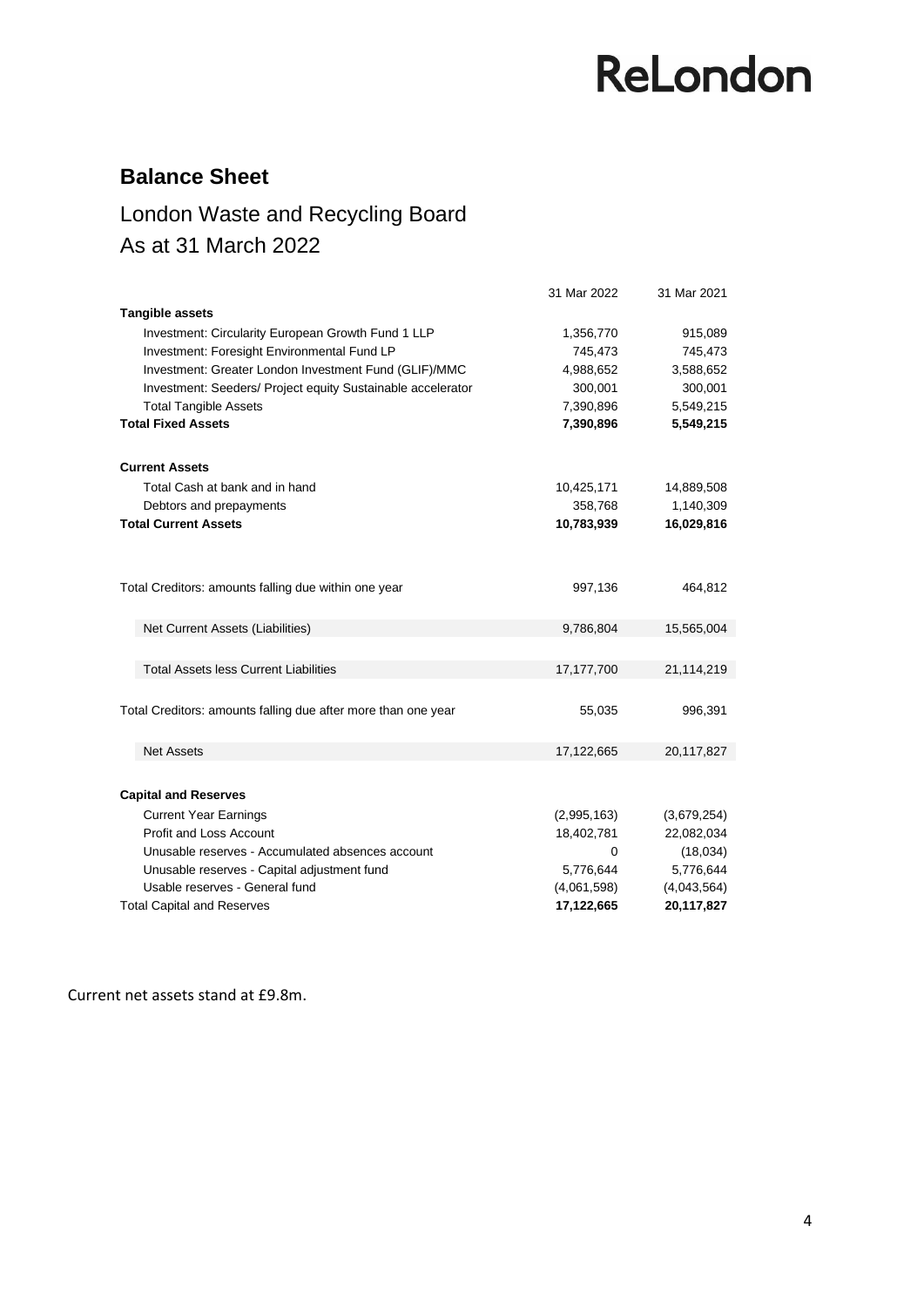### **Budget April 2022-March 2023**

|                                                                                 | <b>Proposed budget</b><br>carried forward<br>from 2021/22 | 2022/23 Approved<br>budget figure | <b>Total revised</b><br>budget |  |
|---------------------------------------------------------------------------------|-----------------------------------------------------------|-----------------------------------|--------------------------------|--|
| Income                                                                          |                                                           |                                   |                                |  |
| Revenue programme                                                               |                                                           | £165,000                          | £165,000                       |  |
| <b>Investment income</b>                                                        |                                                           | £753,000                          | £753,000                       |  |
| <b>Total income</b>                                                             |                                                           | £918,000                          | £918,000                       |  |
| Core programme activity expenditure                                             |                                                           |                                   |                                |  |
| <b>Local Authority Support</b>                                                  |                                                           |                                   |                                |  |
| Staff costs                                                                     |                                                           | £455,000                          | £455,000                       |  |
| Research, innovation & development (RID)                                        |                                                           | £160,000                          | £160,000                       |  |
| Behaviour Change Campaigns (BCC)                                                |                                                           | £230,000                          | £230,000                       |  |
| Focus area projects (RL; FAP)                                                   | £155,000                                                  | £60,000                           | £215,000                       |  |
| Capacity building (CB)                                                          |                                                           | £30,000                           | £30,000                        |  |
| Service advice & support (SA&S)                                                 | £25,000                                                   | £150,000                          | £175,000                       |  |
| Circular directory (CD)                                                         |                                                           | £50,000                           | £50,000                        |  |
| <b>Total Local Authority Support</b>                                            | £180,000                                                  | £1,135,000                        | £1,315,000                     |  |
| <b>Business sector &amp; support core activity</b>                              |                                                           |                                   |                                |  |
| Staff costs                                                                     |                                                           | £397,000                          | £397,000                       |  |
| CE Week (CEW)                                                                   |                                                           | £40,000                           | £40,000                        |  |
| Commercialisation (Commerc)                                                     |                                                           | £20,000                           | £20,000                        |  |
| Investment in knowledge (IiK)                                                   | £30,000                                                   | £0                                | £30,000                        |  |
| <b>Total core Business support &amp; transformation</b>                         | ₹<br>£30,000                                              | £457,000                          | £487,000                       |  |
| Business sector and support restricted grant projects                           |                                                           |                                   |                                |  |
| <b>CIRCuIT Staff costs</b>                                                      | £35,000                                                   | £149,000                          | £184,000                       |  |
| <b>CIRCuIT Project expenditure</b>                                              | £40,000                                                   | £195,000                          | £235,000                       |  |
| <b>CIRCuIT Funding</b>                                                          | $-£75,000$                                                | E344,000-                         | $-£419,000$                    |  |
| <b>GND Staff costs</b><br><b>GND Project expenditure</b>                        | £25,000                                                   | £0<br>£3,000                      | £25,000<br>£50,000             |  |
| <b>GND Funding</b>                                                              | £47,000<br>$-E72,000$                                     | $-£3,000$                         | -£75,000                       |  |
| AL / ERDF Staff costs                                                           | £60,000                                                   | £462,000                          | £522,000                       |  |
| AL / ERDF Project expenditure                                                   | £10,000                                                   | £138,000                          | £148,000                       |  |
| AL/ERDF Funding                                                                 | $-£35,000$                                                | E300,000-                         | -£335,000                      |  |
| <b>ISLINGTON staff costs</b>                                                    | £0                                                        | £0                                | £0                             |  |
| <b>ISLINGTON Project expenditure</b>                                            | £42,000                                                   | £0                                | £42,000                        |  |
| <b>ISLINGTON Funding</b>                                                        | $-E42,000$                                                | £0                                | -£42,000                       |  |
| <b>Total Business support &amp; transformation</b><br>restricted grant projects | £35,000                                                   | £300,000                          | £335,000                       |  |
| <b>Central Costs</b>                                                            |                                                           |                                   |                                |  |
| Staff and board (central)                                                       |                                                           | £662,000                          | £662,000                       |  |
| Staff costs (comms and marketing)                                               |                                                           | £350,000                          | £350,000                       |  |
| Office expenses                                                                 |                                                           | £35,000                           | £35,000                        |  |
| Office Rent                                                                     |                                                           | £186,000                          | £186,000                       |  |
| Other overheads                                                                 |                                                           | £150,000                          | £150,000                       |  |
| Marketing and communications (Com)                                              |                                                           | £70,000                           | £70,000                        |  |
| Training                                                                        |                                                           | £50,000                           | £50,000                        |  |
| Professional fees                                                               |                                                           | £21,000                           | £21,000                        |  |
| <b>Total Central Costs</b>                                                      |                                                           | £1,524,000                        | £1,524,000                     |  |
| <b>NET PROGRAMME EXPENDITURE</b>                                                | £245,000                                                  | £2,498,000                        | £2,743,000                     |  |

Increase of £245k to budget expenditure is made up of £210k contracted in 2021/22 but not yet spent and £35k net increase to ReLondon's match funding on ERDF project.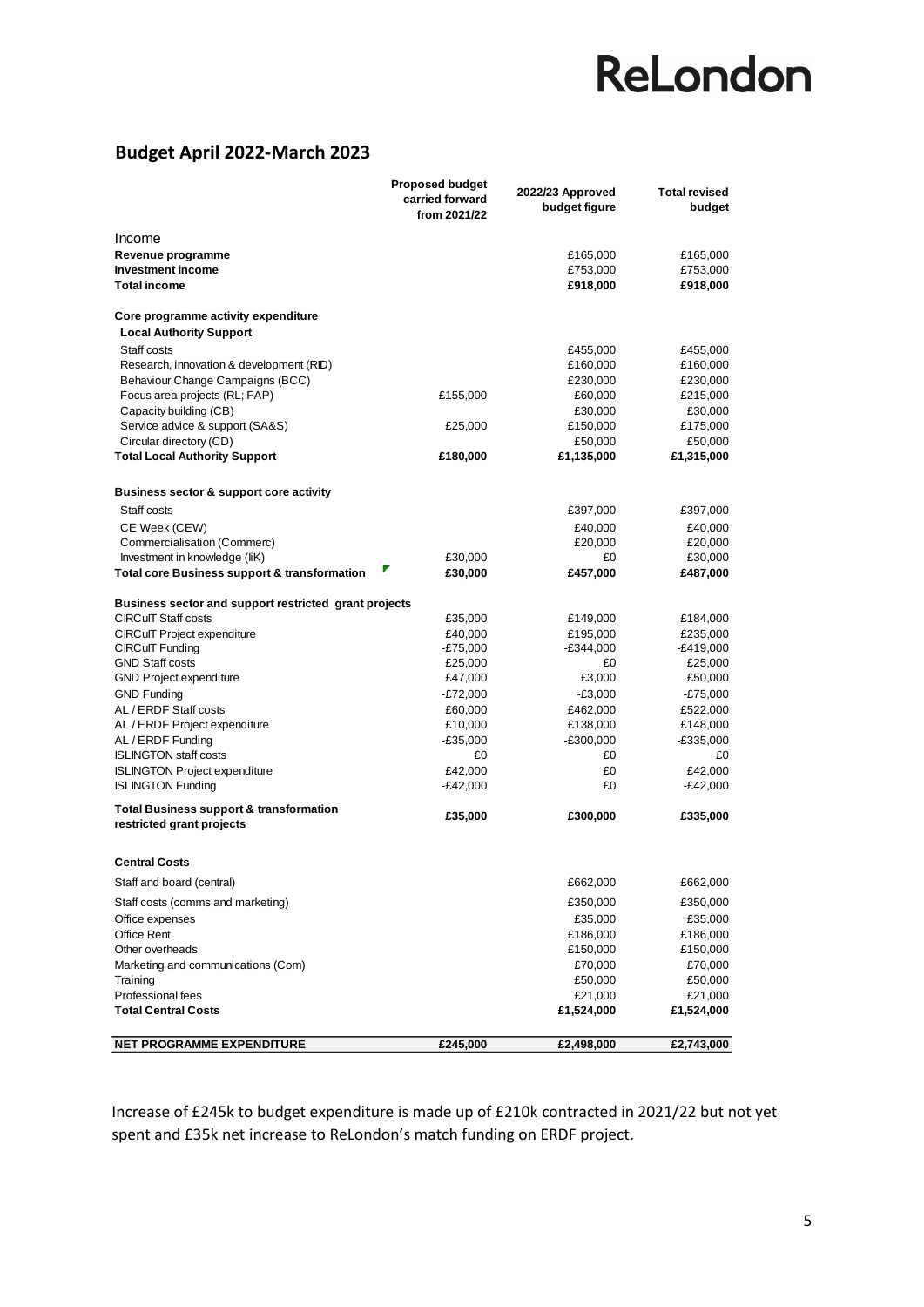#### **Treasury Management**

Currently the majority of ReLondon's assets are held by the GLA where they generate a modest 0.6% return. Given the rate of inflation is now higher, our cash is decreasing in value. The board are asked if there is any appetite to consider moving or splitting funds in order to maximise potential returns.

> Jo Rogers 07/06/2022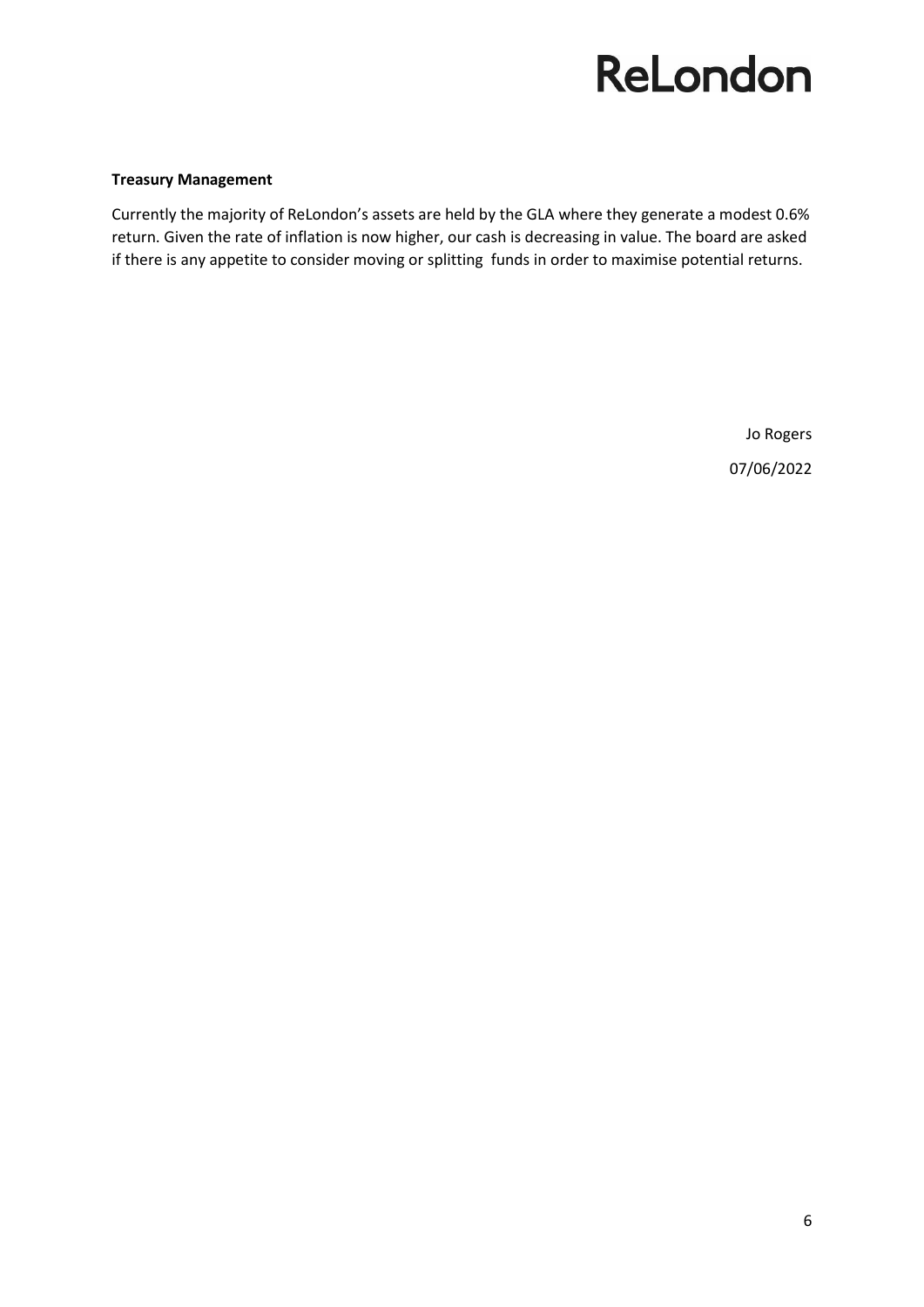### Appendix 1: Management accounts for the period ended 31 March 2022

|                                               |             | Actual         |             |          |          | Actual vs Q3 forecast | vs Original Budget |                     |               |                     |         |
|-----------------------------------------------|-------------|----------------|-------------|----------|----------|-----------------------|--------------------|---------------------|---------------|---------------------|---------|
| Account                                       | Q1          | Q <sub>2</sub> | Q3          | Q4       | Actual   | Forecast              |                    | Variance % Variance | <b>Budget</b> | Variance % Variance |         |
| Revenue programme                             |             |                |             |          |          |                       |                    |                     |               |                     |         |
| Consultancy services                          | $\Omega$    | $\Omega$       | 18,477      | (3,360)  | 15,117   | 18,477                | (3,360)            | $-18%$              | 40,000        | (24, 883)           | $-62%$  |
| CE directory                                  | 0           | $\mathbf 0$    | $\Omega$    | (14)     | $\Omega$ | $\Omega$              | $\Omega$           |                     | 10,000        | (10,000)            | $-100%$ |
| <b>Training Academy</b>                       | $\Omega$    | $\Omega$       | (90)        | 1,920    | 1,830    | 4,000                 | (2, 170)           | $-54%$              | 10,000        | (8, 170)            | $-82%$  |
| Fundraising                                   | 8,291       | 26,426         | 12,816      | $\Omega$ | 47,533   | 34,717                | 12,816             | 37%                 | 25,000        | 22,533              | 90%     |
| Sponsorship                                   | 6,000       | 0              | 32,000      | 19,000   | 57,000   | 38,000                | 19,000             | 50%                 | 10,000        | 47,000              | 470%    |
| Foodwave funding                              | 49,470      | $\mathbf 0$    | $\mathbf 0$ | 51,173   | 100,643  | 53,309                | 47,334             | 89%                 | 0             | 100,643             | 0%      |
| Ecosurety funding                             | 23,768      | 69,145         | 25,286      | 26,747   | 144,946  | 144,946               | $\Omega$           | 0%                  | $\Omega$      | 144,946             | 0%      |
| Other income                                  | 2,510       | 480            | 14,779      | $\Omega$ | 17,769   | 18,172                | (403)              | $-2%$               | 0             | 17,769              | 0%      |
| <b>Total Revenue programme</b>                | 90,039      | 96,051         | 103,268     | 95,466   | 384,838  | 311,621               | 73,217             | 23%                 | 95,000        | 289,838             | 305%    |
| <b>Local Authority Support (LAS)</b>          |             |                |             |          |          |                       |                    |                     |               |                     |         |
| Staff costs                                   | 86,401      | 97,165         | 112,238     | 123,263  | 419,067  | 408,042               | 11,025             | 3%                  | 478,000       | (58, 933)           | $-12%$  |
| Research, innovation & development (RID)      | 8,475       | 2,707          | 318         | 30,513   | 42,013   | 56,182                | (14, 169)          | $-25%$              | 125,000       | (82, 987)           | $-66%$  |
| Focus area projects (RL; FAP)                 | 4,623       | $\Omega$       | 15,009      | 23,135   | 42,767   | 187,906               | (145, 139)         | $-77%$              | 76,000        | (33, 233)           | $-44%$  |
| Capacity building (CB)                        | $\mathbf 0$ | $\mathbf 0$    | 1.980       | (396)    | 1,584    | 9,000                 | (7, 416)           | $-82%$              | 50,000        | (48, 416)           | $-97%$  |
| Service advice & support (SA&S)               | 84,377      | 47,641         | 482         | 22,847   | 155,348  | 207,501               | (52, 153)          | $-25%$              | 284,000       | (128, 652)          | $-45%$  |
| Circular directory (CD)                       | $\mathbf 0$ | 0              | 15,673      | 6,500    | 22,172   | 38,314                | (16, 141)          | $-42%$              | 50,000        | (27, 828)           | $-56%$  |
| Other project expenses                        | $\mathbf 0$ | $\Omega$       | $\mathbf 0$ | 5,000    | 5,000    | 0                     | 5,000              |                     | $\Omega$      | 5,000               | 0%      |
| <b>Total Local Authority Support (LAS)</b>    | 183,877     | 147,513        | 145,700     | 210,862  | 687,951  | 906,944               | (218,993)          | $-24%$              | 1,063,000     | (375, 049)          | $-35%$  |
| Core business sector support & transformation |             |                |             |          |          |                       |                    |                     |               |                     |         |
| Staff costs                                   | 107,129     | 113,064        | 119,455     | 140,777  | 480,425  | 440,012               | 40,413             | 9%                  | 464,000       | 16,425              | 4%      |
| CE Week (CEW)                                 | 34,381      | 1,728          | $\mathbf 0$ | $\Omega$ | 36,109   | 36,109                | $\Omega$           | 0%                  | 40,000        | (3,891)             | $-10%$  |
| Research                                      | 25,026      | 0              | 38,456      | 40,769   | 104,251  | 112,794               | (8,543)            | $-8%$               | 100,000       | 4,251               | 4%      |
| Commercialisation (Commerc)                   | 12,000      | $\Omega$       | 12,000      | 2,351    | 26,351   | 24,000                | 2,351              | 10%                 | 20,000        | 6,351               | 32%     |
| Investment in knowledge (liK)                 | $\mathbf 0$ | $\mathbf 0$    | 3,098       | 0        | 3,098    | 3,098                 | $\Omega$           | 0%                  | 40,000        | (36,902)            | $-92%$  |
| Corporate engagement (Corp Eng)               | $\Omega$    | 348            | $\Omega$    | $\Omega$ | 348      | 348                   | $\Omega$           | 0%                  | 5,000         | (4,652)             | $-93%$  |
| Total core Business support & transformatic   | 178.536     | 115,140        | 173.008     | 183.898  | 650.582  | 616.360               | 34.222             | 6%                  | 669,000       | (18, 418)           | $-3%$   |